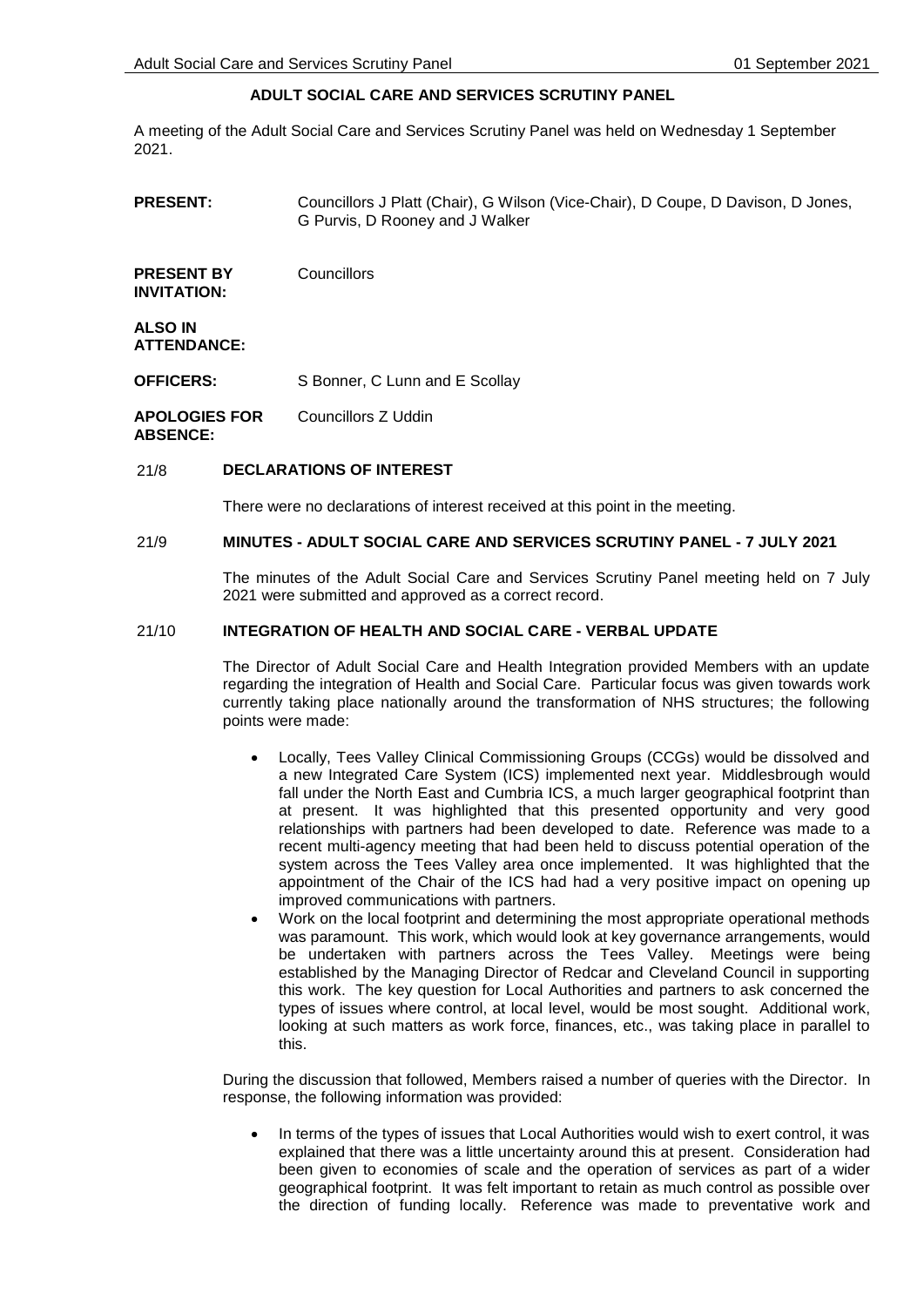ensuring sufficient investment within this area in order to build resilience and tackle long term challenges. Ensuring a good and formal relationship with the Primary Care Network (PCN) was also a key objective. Some matters would be determined statutorily by Ministers and others at ICS level. The importance of ensuring a collective position and voice for the Tees Valley with negotiations / the ICS was highlighted.

- In terms of Member representation on associated Boards / Committees, the Panel was advised that there would be discussion regarding Local Authority representation in due course. It was commented that working relationships with the Directors of the CCGs was excellent and the success of this initiative would depend on the quality of relationships going forward. Negotiations were currently taking place, but the feeling locally was that progress had been positive.
- With regards to local representation on a regional scale and ensuring that the ICS was representative of all areas of the North East, it was unknown at present as to what the arrangements for regional headquarters would be; resources would be spread across the patch. It was commented that the ICS was concerned with how funding could be expended more effectively within the NHS. Work was currently being undertaken to determine how the Tees Valley could be best represented, and to identify local area priorities in relation to the overall priorities of the NHS. Mention was made of the health and social challenges currently being faced within the Tees Valley.
- In terms of the resources available to support the work currently taking place, Members heard that, at present, a relatively small number of individuals were involved locally, but it was working well.
- In respect of engagement with the Voluntary and Community Sector (VCS), it was explained to the Panel that the VCS was an important component of the ICS and would enter into the planning process later; statutory partners were being discussed at present. It was felt that the VCS held data that could support the ICS well.
- Regarding responsibility and decision-making for individual care arrangements, Local Authorities would still have pre-existing duties under the Care Act for such matters as assessment, arranging and charging for care. Consideration was given to individuals receiving NHS support through Continuing Healthcare and the roles of the local CCGs and North East Commissioning Support (NECS) within that both now and in the future. With regards to high cost care placements and dispute resolution, it was unclear at present as to which body would need to be approached initially in terms of the appeals process. The importance of preparation and planning to meet the needs of local people, and effective working with other authorities to strengthen the voice of the Tees Valley, was reiterated to Members.
- In terms of the impact of the changes on local scrutiny arrangements, further information in respect of this was awaited. A Member referred to the current South Tees Health Scrutiny Joint Committee arrangements and queried how these would integrate into the new ICS. The view was that health scrutiny arrangements would not be impacted by the reforms; in terms of joint scrutiny, it was felt that further consideration would need to be undertaken in due course.

The Chair thanked the Director for the information presented.

## **NOTED**

## 21/11 **ADULT DAY CARE SERVICES - VERBAL UPDATE**

The Director of Adult Social Care and Health Integration provided Members with a verbal update regarding adult day care services / provision; the following points were made:

- The Council operated a number of forms of day care, which was a purposeful activity provided in response to identified / assessed social care needs.
- Day care for younger individuals acted as a dual function in that it provided purposeful activity for the individual, whilst also providing respite for parents / carers to allow them to attend work, etc.
- Two streams of day care were currently operated: in-house day care and specialist provision. In-house day care was delivered by Local Authority staff in Local Authority facilities and there were three aspects to this:
	- Community Inclusion support was currently provided at Cumberland Resource Centre (learning disability provision), the Pavilion at the Park (learning disability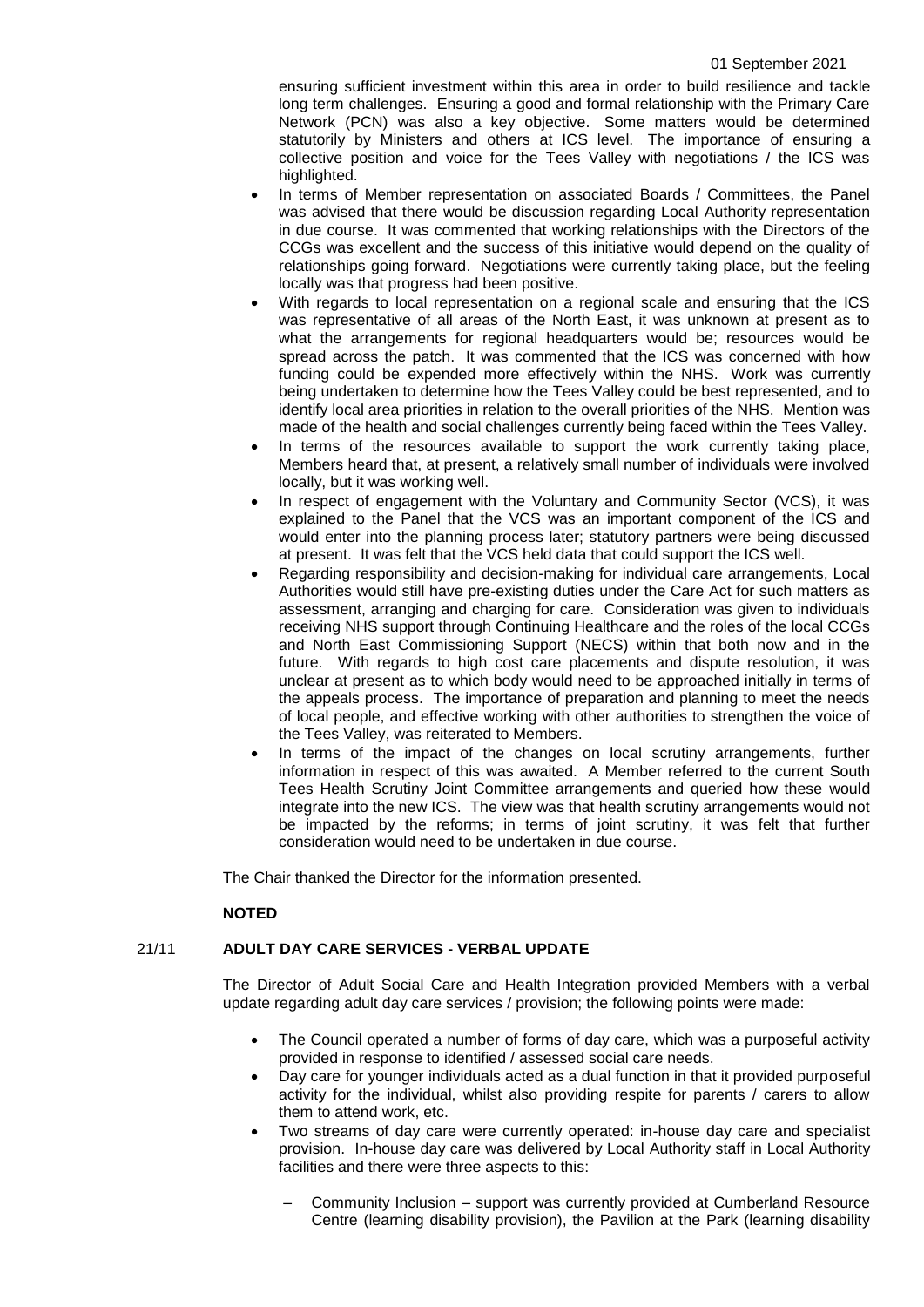provision) and Sandringham House (autism provision);

- The Orchard, which was a partnership between the Local Authority and Tees, Esk and Wear Valley (TEWV) Mental Health Trust, provided specialist day care primarily for younger adults; and
- North Ormesby Resource Centre, which provided an older persons day centre and a dementia focused day centre.
- With regards to the private sector, the Council currently contracted ten providers to support individuals, predominantly in respect of learning disability provision.

In terms of service provision and the impact of COVID-19, the following points were made:

- During the initial stages of the pandemic and upon entering the first spike in cases, decisions concerning the closure / suspension of day care services were taken in response to the statistics provided by the government.
- Since this time, all efforts have been made to remain as flexible as possible. For example: in instances where individuals could not enter day care services, staff provided support in domestic settings to ensure that both purposeful and social contact was maintained.
- There had been periods of opening / closing facilities in line with government directives, but day care provision had now resumed and was operating well. Reference was made to the progress achieved in terms of operational changes, including in relation to risk assessments, PPE, operation of bubbles and lateral flow and PCR testing, which had been implemented with assistance from infection control experts, Contracts and Commissioning officers and others.
- In some of the units, operating capacity had reduced relatively slightly. Some individuals had opted not to return to day care; others had sadly passed away during the period, although this was largely related to the turnover of individuals utilising day care and dementia and older peoples' units, as opposed to necessarily being a direct consequence of COVID-19.
- The next step would be to resume services for those individuals living in residential care and attending day care in different settings.
- In terms of statistics, it was highlighted that there had been a marginal reduction in the number of individuals on the roll accessing day care across community settings. Prior to the pandemic there were 259 people on the roll; this currently sat at 190. In terms of capacity to accept individuals across the various sites per day, prior to the pandemic this number was 172; currently this was 141. It was indicated, however, that this was not causing any acute problems.

During the discussion that followed, Members raised a number of queries with the Director. In response, the following information was provided:

- Transport services had now resumed.
- With regards to the ten contracted providers, these were predominantly Middlesbrough-based and were as follows: Aapna Day Care Service for Older People – Milan; Autism Matters; Camphill Village Trust; Earthbeat Theatre Company; Just a Job; The Robin Centre; Teesside Ability Support Centre (TASC); Tees Valley Asian Welfare Forum Limited (TVAWF Ltd); Yatton House Society; and Young Persons Activity Group at Community Integrated Care.
- Regarding the statistics provided, it was explained that some individuals attended day care once per week, others three days and in some instances five days, although five days was unusual. There were limitations on numbers at the present time owing to COVID-19 restrictions.
- In terms of the fluidity of the COVID-19 situation, Members were advised that guidance was in place; advice provided by the government would be carefully monitored and responded to accordingly.

The Chair thanked the Director for the information presented.

## **NOTED**

## 21/12 **OVERVIEW AND SCRUTINY BOARD UPDATE**